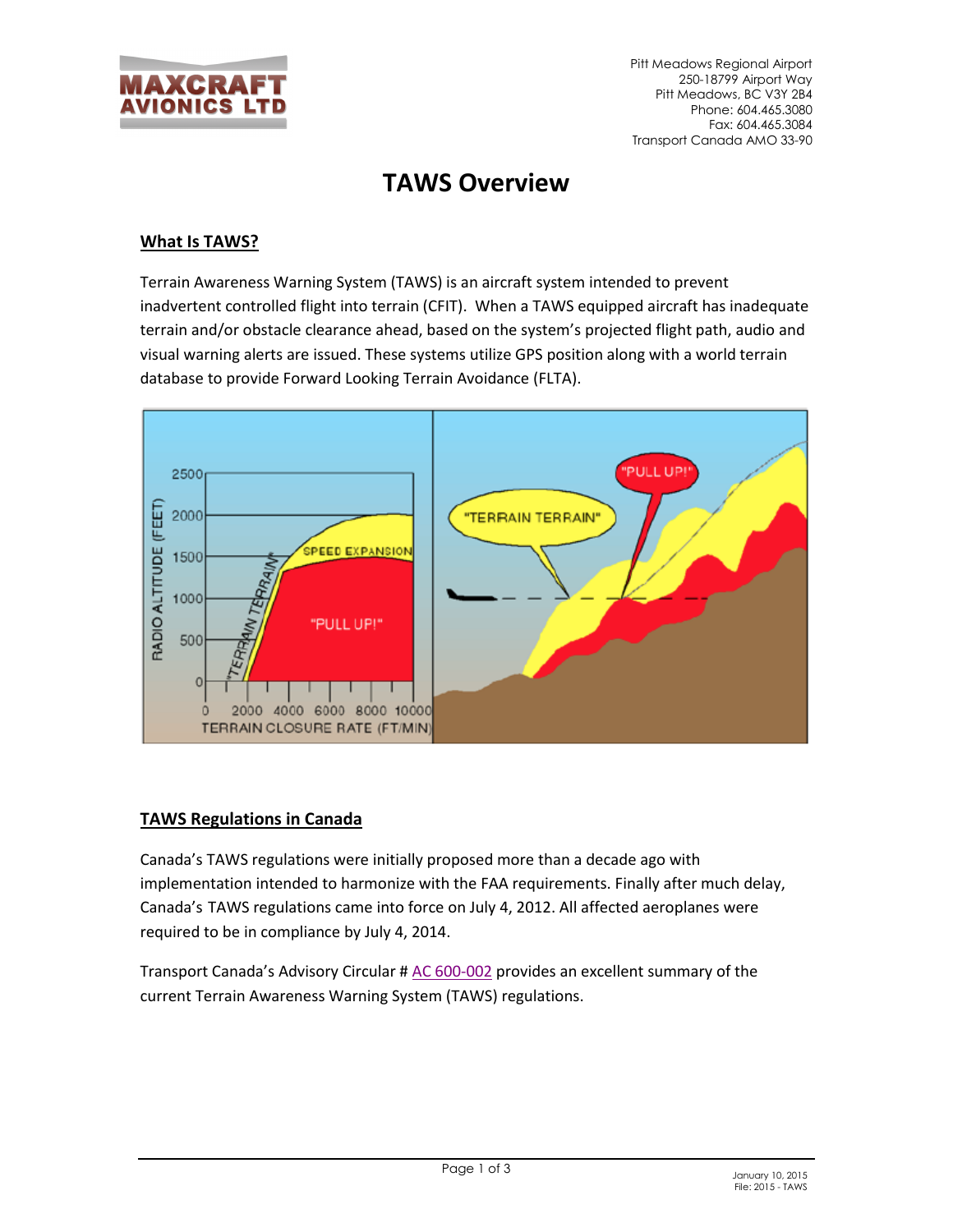

Pitt Meadows Regional Airport 250-18799 Airport Way Pitt Meadows, BC V3Y 2B4 Phone: 604.465.3080 Fax: 604.465.3084 Transport Canada AMO 33-90

# **TAWS Class B**

Class B TAWS provides a very good level of protection at a reasonable cost. In addition to Forward Looking Terrain Avoidance (FLTA) these systems also alert flight crews to:

- Excessive Rate of Descent with respect to terrain
- Premature Descent Algorithm (PDA);
- Negative climb rate or Altitude Loss before acquiring 213 meters (700 feet) terrain clearance after takeoff or missed approach
- Descent to 500 feet above terrain or nearest runway elevation during a non-precision approach.

Class B TAWS is the minimum standard required for private turbine-powered aeroplanes configured with 6 or more seats, excluding pilot seats, commercial subpart 703 air taxi aeroplanes configured with 6 or more seats excluding pilot seats and Commuter subpart 704 Aeroplanes configured with 6 to nine passenger seats excluding pilot seats.

## **TAWS Class A**

Class A TAWS are significantly more costly than Class B systems but they provide a much higher level of protection. Class A systems have all the features of Class B systems plus they include the alerting features of legacy Ground Proximity Warning System (GPWS) including:

- Excessive Closure Rate to Terrain
- Flights above terrain with less than 152 meters (500 feet) terrain clearance while the aeroplane is not in landing configuration
- Excessive Deviation Below Glideslope

Class A systems are required in Commuter subpart 704 Aeroplanes configured with 10 or more passenger seats, excluding pilot seats and in aeroplanes operating under subpart 705 airline operations.

### **HTAWS**

HTAWS refers to "Helicopter Terrain Awareness and Warning System". HTAWS is similar to the fixed wing systems except that it utilizes different algorithms to suit the unique capabilities of helicopters.

Canada and most other countries do not have a regulatory requirement for installation of HTAWS however many operators have installed systems to meet the needs of their safety